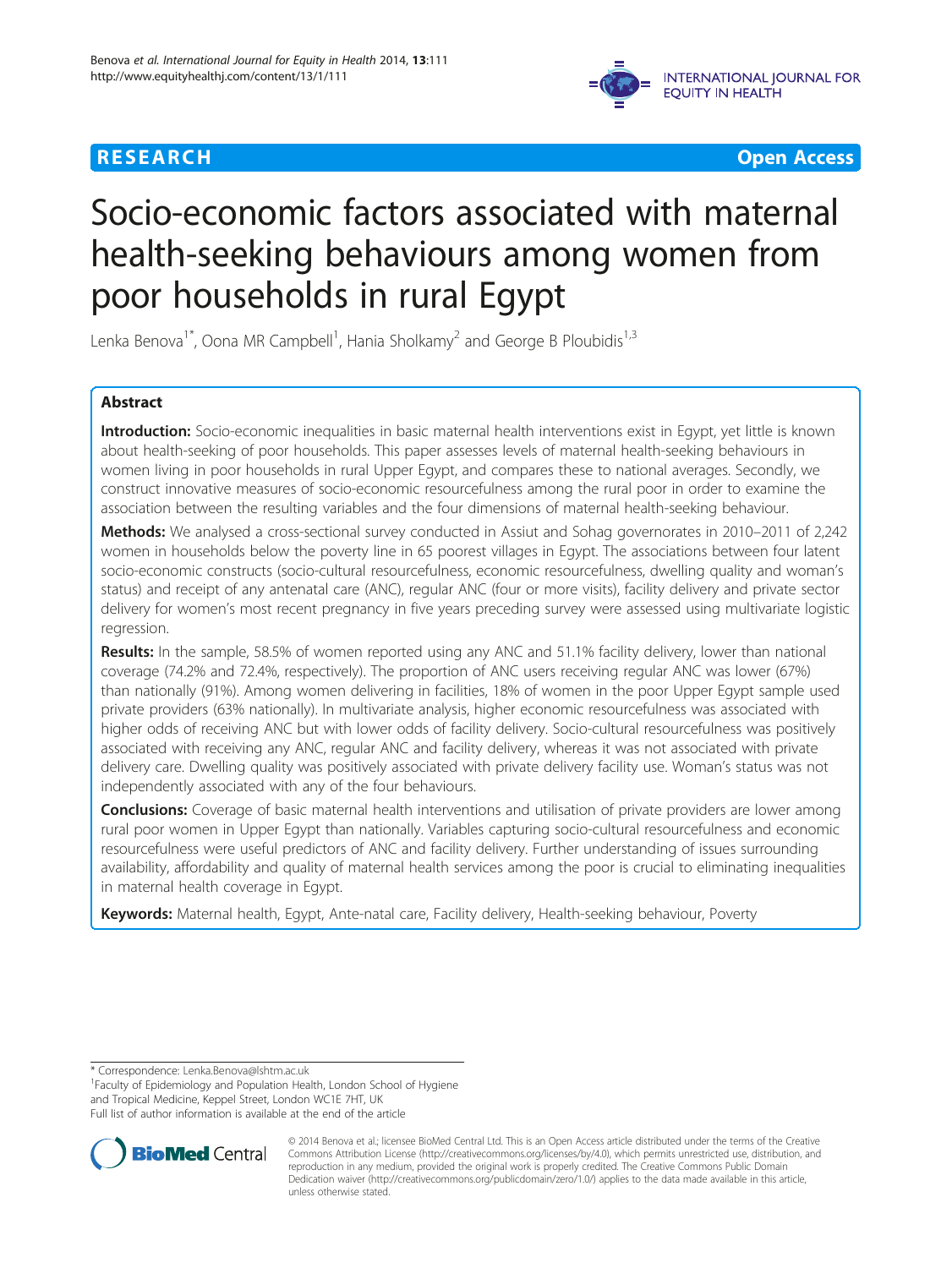#### Introduction

Egypt witnessed large improvements in maternal health outcomes in recent decades. Maternal mortality ratio decreased from 230 to 66 per 100,000 live births between 1990 and 2010 [[1\]](#page-12-0), partly as a consequence of the steadily increasing coverage of preventive and curative interventions. Between 1992 and 2008, the proportion of births covered by regular antenatal care (four or more ANC visits during the pregnancy) increased from 23% to 66%. Nationally, the percentage of births that took place in a health facility increased from 27% in 1992 to 72% in 2008 [[2\]](#page-12-0). However, a complex dynamic underlies these overall trends. Perceived poor quality and inconsistent services provided by the public sector has led to increasing use of private providers. This has resulted in an increase in out-of-pocket health expenditures, which can have a devastating impact on the precarious economic situation of the large proportion of households living near or below the poverty line [[3](#page-12-0)].

Living standards or social hierarchy, captured through various measures of socio-economic position (SEP), are associated with health outcomes in virtually every context where they have been studied [[4\]](#page-12-0). This association has been hypothesised to arise based on the five components of the direct pathway (utilisation of healthcare, psychosocial stress, environmental hazards, health knowledge and lifestyle behaviours) [[5](#page-12-0)-[8\]](#page-12-0). Health-seeking behaviour, representing decisions and actions to seek help from the healthcare system, one of the direct causes, is most amenable to relatively rapid change through policy interventions. An analysis of the sequence of decisions and underlying determinants of choices, from approaching a care provider to the expenditure incurred, is crucial to understanding decision-making mechanisms within households, many of which necessitate stark trade-offs between healthcare-related and other essential household expenditures.

A systematic review of literature published in the previous two decades assessed SEP gradients in maternal health-seeking behaviours in Egypt [\[9](#page-12-0)]. Among the six included studies, three dimensions of ANC health-seeking (whether care was received, provider type and intensity of care) and one dimension of delivery health-seeking (provider type) were examined. There is a limited understanding of individual and household-level determinants which may be associated with progression through the various dimensions of health-seeking in poor households. The proportion of Egyptians living below the poverty line increased from 16.7% to 26.3% between 2000 and 2012/ 2013, with most of the increase seen in rural areas [[10](#page-12-0)]. Upper Egypt is home to 25% of the country's population, but accounts for 66% of the extremely poor. We hypothesise that 'traditional' measures of SEP will have limited utility in differentiating socio-economic environments of

poor households and therefore as determinants of healthseeking behaviour.

The current paper contributes to the research on health inequalities in Egypt by analysing the determinants of health-seeking behaviour among poor households in Upper Egypt. The objective of this paper is three-fold. Firstly, we compare the national levels of health-seeking behaviour for maternal care with those reported by women living in households below the poverty line in rural Upper Egypt. Secondly, we construct innovative measures of socio-economic position among the rural poor by broadening the understanding to encompass resourcefulness. Thirdly, we examine the association between the resulting variables capturing SEP and maternal health-seeking behaviour. We hypothesise that the higher the socio-economic resourcefulness, the higher the odds of receiving maternal care. We also hypothesise that utilization of private care will be positively associated with a construct capturing economic or financial resourcefulness. The main contribution of this study stems from conceptualising dimensions of SEP beyond traditional indicators such as asset ownership and educational achievement. Based on Hausmann-Muela's suggestion that "[t]o a great extent, health-seeking of households depends on their capacity and possibility at a specific moment to mobilise resources, both in material and social or symbolic terms"[[11](#page-12-0)], we aim to capture the operationalization of scarce resources available to poor households. Such detailed analysis of determinants of seeking maternal care is crucial in order to design targeted interventions to address the remaining gap in the coverage of these essential health services.

#### **Methods**

# Data source: households living below poverty line in rural Upper Egypt

A cross-sectional survey, conducted between November 2010 and January 2011 in 65 of the poorest villages in two poorest governorates in Egypt (Assiut and Sohag), was based on a stratified random sample selected from among 25,200 families who applied to and fulfilled the eligibility criteria for the conditional cash transfer program (children of school-age in households). The Ministry of Social Solidarity proxy means testing formula, which contains 17 components (household size and composition, dwelling characteristics, asset ownership, education and occupation status, consumption of utilities and geographic location) was used to include only households living below the poverty line. The sample in our analysis consists of 2,242 women who reported giving birth in the five years preceding the survey and who were not pregnant at the time of the survey. Comparisons with health-seeking behaviours among various groups of women captured on the 2008 Egypt Demographic and Health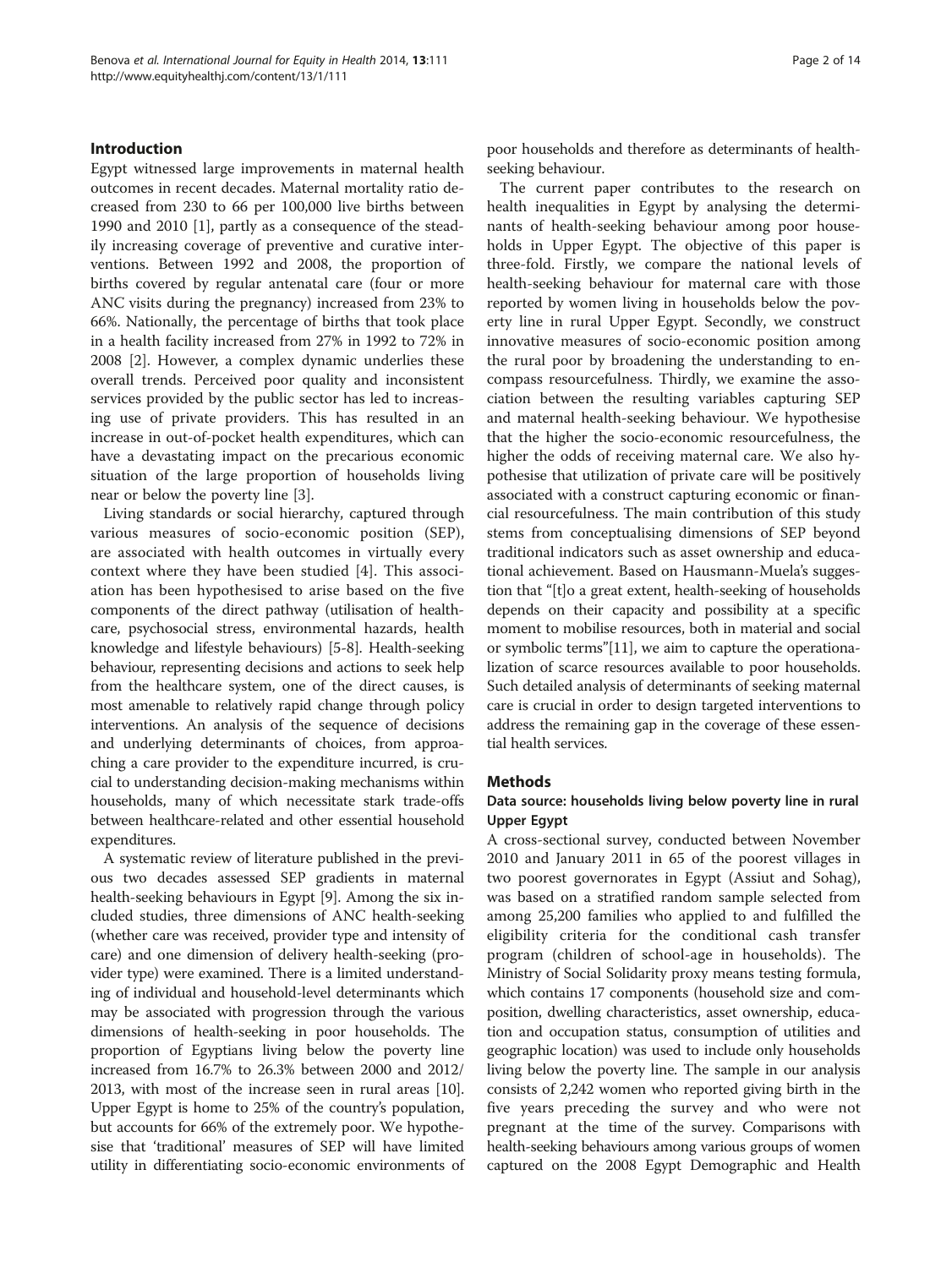Survey (DHS) were conducted. The DHS is used to show health-seeking behaviours for three samples: all women (nationally representative sample), women living in Upper Egypt governorates, and women in the poorest DHS wealth quintile living in Upper Egypt.

#### Ethical approval

The analysis of these data was approved by the Research Ethics Committee of the London School of Hygiene and Tropical Medicine, UK. Collection of the Upper Egypt dataset was approved by the Institutional Review Board of the American University in Cairo.

#### Exposure: measures of socio-economic position

In order to identify variables which might capture socioeconomic position, we compiled a list of traditional variables used in our previous analysis of the nationallyrepresentative Demographic and Health Survey (DHS, 2008) and identified in the systematic literature review [[9\]](#page-12-0). Additionally, we conducted a broad literature review in order to identify potential variables capturing householdlevel utilisation of resources and which were available in the Upper Egypt dataset. This wide literature review spanned gender and women's studies with particular focus on Middle East contexts [[12-15\]](#page-12-0) and development [[16,17](#page-12-0)]; economic literature examining household dynamics [\[18](#page-12-0)] and intra-household allocation of resources [[19-21\]](#page-12-0) as well as global experience from evaluations of social policy and protection programmes [\[22,23](#page-12-0)]. This approach led us to identify 63 variables available in the dataset.

#### Outcome: maternal health-seeking behaviours

Ante-natal care: Utilisation of ANC for the most recent pregnancy were assessed in two ways (Figure 1). The first was a binary variable indicating whether the woman received any ANC during the pregnancy. If ANC was utilised, a second binary variable described whether regular ANC care, consisting of four or more visits during pregnancy was received or not.

Delivery care: We used two health-seeking behaviour outcomes to describe women's utilisation of delivery care for their most recent delivery (Figure 1). Binary variables captured firstly, whether or not the most recent delivery in the 5-year recall period occurred in a health facility or not; and secondly, among the subset of women with facility deliveries, whether or not private provider was used for this care. The definition of private providers included all non-public sector providers (private hospitals/ clinics, private doctor's offices and other private medical facilities, including NGOs).

#### **Confounders**

A priori confounders of the association between SEP and maternal health-seeking behaviours were identified from published literature [[24,25\]](#page-12-0). These included woman's age group (in 5-year age intervals) and the number of children (<18 years old) residing in the household. In addition, elements of access, and availability of health services were captured by the relative size of villages (small: less than 6,500 inhabitants, medium: 6,500 to 14,499 and large:  $>14,500$ ) and of the district (*markez*) (small:  $<249,000$ ; medium: 250,000 to 349,000 and large: >350,000 inhabitants) according to the 2006 population census figures (CAPMAS). ANC utilisation was considered a potential confounder in analyses of delivery care, capturing predelivery exposure to pregnancy-related health services and information.

#### Statistical analysis

Exploratory and confirmatory factor analysis (EFA, CFA) was conducted to investigate the measurement structure and determine the composition of the latent SEP variables. This approach acknowledges that whereas female heads of household may be primarily responsible for their own health-seeking [[26\]](#page-12-0), their decisions are made within - and shaped by - their immediate social environment [\[12,](#page-12-0)[27](#page-13-0)]. It is an attempt to capture results of previous intra-household negotiations about the distribution of scarce resources. The variables suggested to reflect the construct of resource management are not new in their

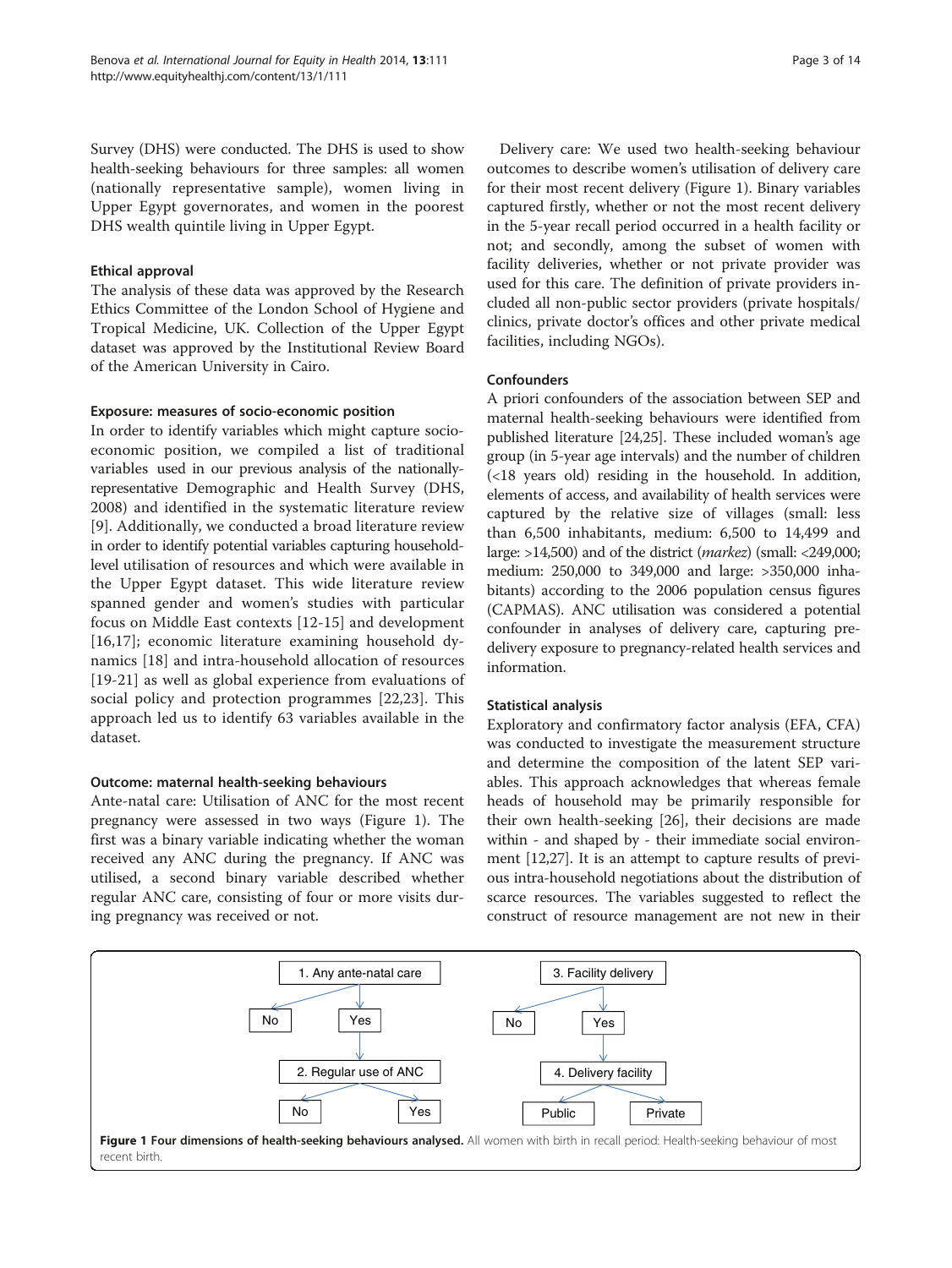use in economics or public health [[28](#page-13-0)], but their inclusion in a latent model with other SEP measures is innovative.

To quantify unobservable constructs, latent variable modelling utilises common variance among observed indicators. This technique disregards variance that is not common from the latent summary, including random error. The aim is to reduce the dimensionality of the observed data, but to retain a good representation within the latent variable identified [[29,30\]](#page-13-0). Latent variables were constructed in Mplus 7.11 using the Weighted Least Squares, Mean and Variance adjusted (WLSMV) estimator. The latent variables were measured in the sample of women who had a birth in the 5-year period prior to the survey. Hence, unlike the DHS wealth index, which assesses wealth in a nationally-representative sample of households, our SEP variables capture the distribution of the constructs in this specific group of women. Factor loadings of each observed variable represent the association between this indicator and the underlying construct. Model fit was assessed with the Comparative Fit Index (CFI), the Tucker Lewis Index (TLI) and the Root Mean Square Error of Approximation (RMSEA). Full information maximum likelihood (FIML) method was used to deal with missing data in the construction of latent variables and all observations with at least one non-missing value in the observed variables were used. Multivariate logistic regression was used to assess the association between the resulting continuous latent variables identified and maternal health-seeking behaviours, adjusted for confounders. We accounted for the complex survey sampling (clustering within villages and sampling weights) by using the svyset command in Stata/SEv.13. The proportion of missing data in the outcome variables was minimal and we utilised complete case analysis.

## Results

#### Levels of maternal health-seeking behaviour

Table [1](#page-4-0) displays the demographic and socio-economic characteristics of the three analysis groups of women from the Upper Egypt sample of households living below the poverty line. We compared the utilisation of maternal health services among the women from poor households in Upper Egypt to the representative sample in the 2008 DHS. Figure [2](#page-5-0) and Table [2](#page-5-0) show the proportions of women accessing any ANC and facility-based delivery in four samples: nationally representative DHS sample, DHS sub-sample of women living in Upper Egypt, DHS sub-sample of women in the lowest DHS wealth quintile living in Upper Egypt, as well as the Upper Egypt sample of women from poor households in Assiut and Sohag. The utilisation of both maternal services among the Upper Egypt poor was lower than national levels, but significantly higher than the poorest DHS quintile in Upper Egypt. Figure [3](#page-6-0) summarises the four maternal health-seeking behaviours under examination in the sample of the Upper Egypt poor and for comparison, in the nationally representative sample captured by the DHS. Among women with a birth in the five years preceding the surveys, nationally 74.2% (95% CI: 72.8-75.6) reported having received any ANC for their most recent birth and 58.5% (95% CI: 55.6-61.4) in the Upper Egypt sample. Among ANC users, the proportion of women receiving regular ANC was substantially higher in the national DHS sample (91%) compared to 67% in the Upper Egypt sample of poor. In the national sample, 72.4% (95% CI: 70.8-73.9) of women with a birth in the recall period reported delivering in a health facility, 63% of them having used a private provider. In the Upper Egypt sample, 51.1% (95% CI: 46.1-56.0) of women reported delivering in a health facility, but only 18% of these facility deliveries took place in the private sector.

## Construction of latent variables capturing socio-economic position

Exploratory factor analysis identified four latent constructs. In confirmatory factor analysis, the latent measurement models for all four constructs had an acceptable fit to the data; the RMSEA level was ≤0.05 and the CFI/TFI ≥0.963, as shown in Table [3](#page-6-0). The standardized loading for each observed variable and its standard error are shown in Table [4](#page-7-0) (components A,B,C and D).

Firstly, we identified a latent measure of socio-cultural resourcefulness, which was constructed of seven observed variables. This included four traditional variables (woman's years of education, woman's literacy level, male head of household years of education, male head of household occupational category) and three innovative indicators (school enrolment of school-age children, possession of identity documents by members of the household and proportion of all adult member of the household who had ever attended school). The mean standardised sociocultural resourcefulness score was −0.002 (standard error [SE]: 0.042, range: −1.383 to 2.039); the higher the factor score, the higher the socio-cultural resourcefulness. The observation with a median socio-cultural resourcefulness score was characterised as an illiterate woman with no education, with a husband in manual or agricultural occupation with five years of education, in a household where all children of school age are enrolled in school, all household members possess identity documents and where 50% of adult members had attended school at some point.

Secondly, measurement of rural economic resourcefulness was based on twelve variables, ownership of four household assets (fridge, colour TV, washing machine and house/apartment), agricultural assets (access to land and ownership of five types of domestic animals) as well as two innovative indicators (possession of a ration card and fruit consumption of the youngest child of school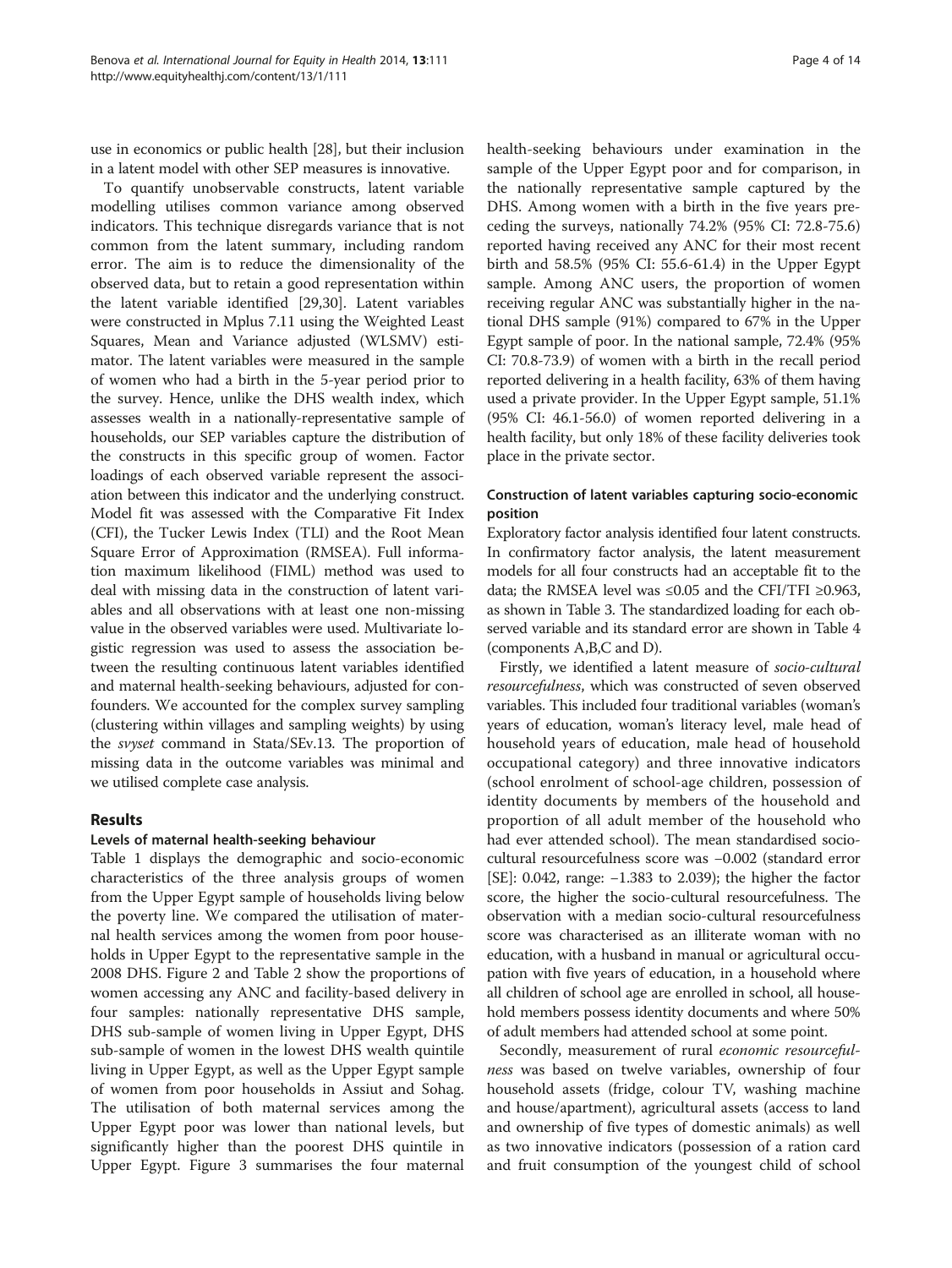| Characteristic                 | Sample of women           | Women with live birth | <b>ANC</b> users | <b>Facility delivery users</b> |
|--------------------------------|---------------------------|-----------------------|------------------|--------------------------------|
|                                | Weighted sample size      | 2,242                 | 1,266            | 1,143                          |
| Woman age group                | 18-24 (column %)          | 7.0                   | 8.6              | 8.3                            |
|                                | $25 - 29$                 | 24.3                  | 24.1             | 26.8                           |
|                                | $30 - 34$                 | 26.5                  | 27.9             | 24.9                           |
|                                | 35-39                     | 26.0                  | 26.0             | 23.4                           |
|                                | 40 and above              | 16.2                  | 13.4             | 16.6                           |
| Number of children             | 1-2 (column %)            | 10.5                  | 12.8             | 13.7                           |
| in household                   | $3 - 4$                   | 39.5                  | 38.6             | 41.9                           |
|                                | $5 - 6$                   | 39.5                  | 39.4             | 35.1                           |
|                                | 7 or more                 | 10.5                  | 9.2              | 9.3                            |
| Village size                   | Small (<6,500) (column %) | 18.4                  | 20.3             | 20.4                           |
|                                | Medium (6,500-14,499)     | 31.3                  | 29.5             | 27.8                           |
|                                | Large $(>14,500)$         | 50.3                  | 50.2             | 51.8                           |
| District size                  | Small (<249 K) (column %) | 37.2                  | 35.8             | 32.2                           |
|                                | Medium (250 K-349 K)      | 26.8                  | 26.1             | 25.2                           |
|                                | Large (>350 K)            | 36.0                  | 38.1             | 42.6                           |
| Governorate                    | Assiut (column %)         | 60.9                  | 63.3             | 64.6                           |
|                                | Sohag                     | 39.1                  | 36.7             | 35.4                           |
| Socio-cultural resourcefulness | Mean                      | $-0.002$              | 0.075            | 0.076                          |
|                                | SE                        | 0.042                 | 0.052            | 0.052                          |
| Economic resourcefulness       | Mean                      | 0.057                 | 0.082            | $-0.012$                       |
|                                | SE                        | 0.032                 | 0.036            | 0.034                          |
| Dwelling quality               | Mean                      | $-0.020$              | 0.007            | 0.012                          |
|                                | SE                        | 0.034                 | 0.035            | 0.037                          |
| Woman's status                 | Mean                      | 0.015                 | $-0.018$         | 0.031                          |
|                                | SE                        | 0.032                 | 0.035            | 0.038                          |

<span id="page-4-0"></span>Table 1 Distribution of demographic and socio-economic variables in sample of women with a birth in the five-year recall period (Upper Egypt households living below poverty line)

SE: standard error. Complex survey design was accounted for in calculations of proportions and sample sizes reported.

K – thousand.

age in the 24 hour period preceding the survey). The mean standardised economic resourcefulness score was 0.057 (SE: 0.032, range: −1.276 to 2.532) and the higher the factor score, the higher the economic resourcefulness. A median economic resourcefulness score described a household which does not own a fridge or a colour TV, but owns a washing machine (automatic or semiautomatic), lives in a house or apartment which is shared with other households, has no access to land (owned, co-owned or rented), does not own any large domestic animals (buffalo, cows, horses, goats or sheep) but owns poultry, has access to a ration card, and where the youngest child consumed a portion of fruit during the recall period.

Thirdly, we identified a latent variable reflecting six observed characteristics of the dwelling quality, including the type of water and electricity connection, availability of a landline telephone, as well as construction materials of the floor, ceiling and walls. The mean standardised dwelling quality score was −0.020 (SE: 0.034, range: −1.692 to 1.213) and the higher the factor score, the higher the dwelling quality. A median dwelling quality score described a household which had a piped water connection and electricity from the public network, but no landline telephone connection, where the floor was not from cement, tile or plastic; the ceiling was not from concrete or tile; and where the walls were constructed from red brick.

Fourthly, eight observed variables describing various aspects of woman's mobility and decision-making ability reflected a construct which we termed woman's status. The mean standardised woman's status score was 0.015 (SE: 0.032, range: −2.735 to 1.720) and the higher the factor score, the higher the woman's status. A woman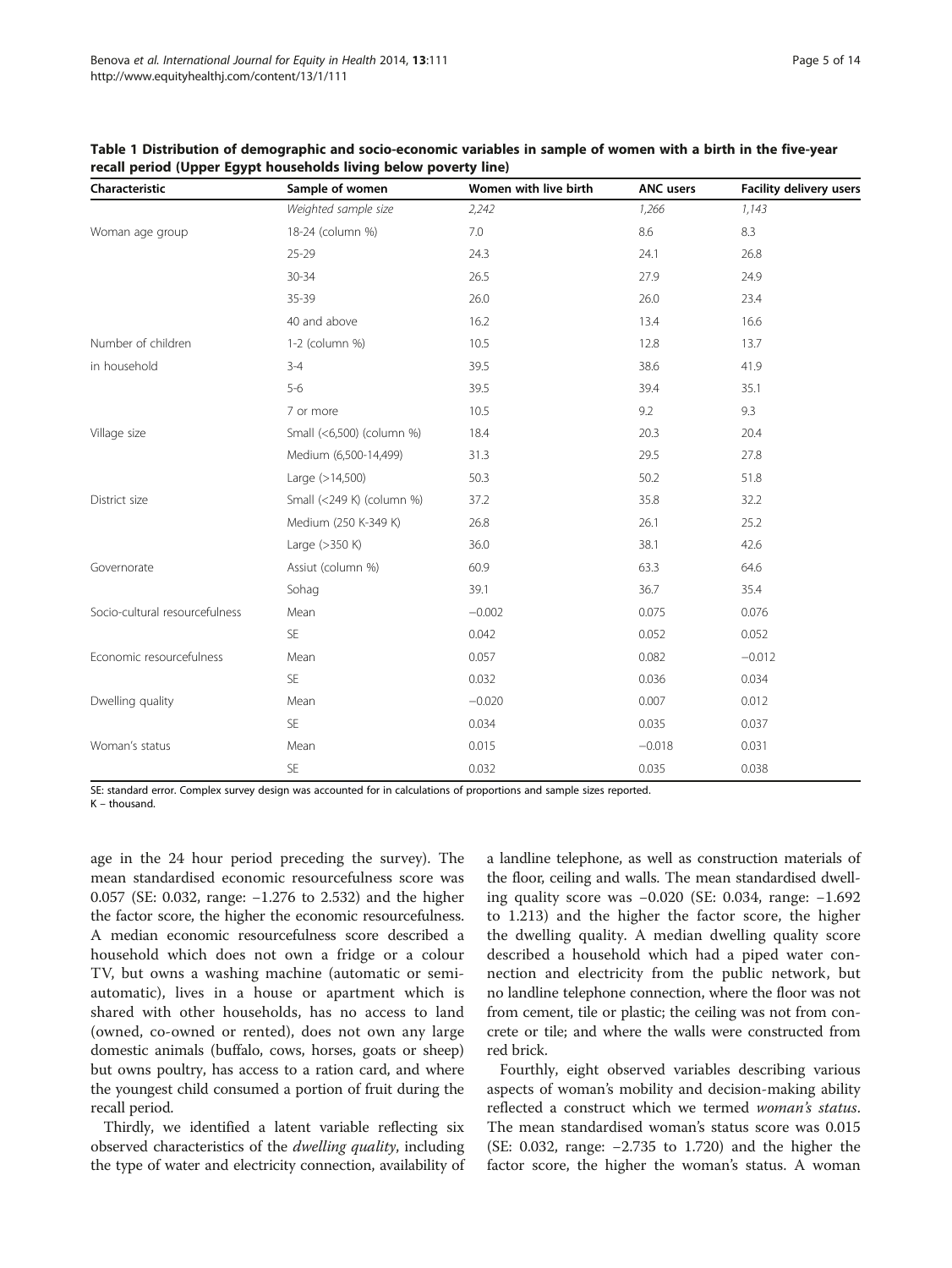<span id="page-5-0"></span>

with a median level of woman's status score reported being able to go to a hospital without permission, being able to leave the house, visit relatives and run errands with permission, but not being allowed to go to the market or visit neighbours, and who solely or jointly with her husband took decisions about whether to visit friends or family, but whose husband was the sole decision-maker about the household budget.

The correlation matrix between the four latent variables is shown in Table [5](#page-9-0) (component A). Among the variables, the only significant association was between socio-cultural resourcefulness and dwelling quality. We assessed the crude associations between the four latent variables and the area-level characteristics (village size, district size and governorate), as shown in Table [5,](#page-9-0) component B. Socio-

cultural resourcefulness was associated with district size; the larger the district, the higher the mean socio-cultural resourcefulness score. Economic resourcefulness was associated with all three area-level variables. The mean score was lower in smaller villages, larger in smaller districts, and higher in Sohag than in Assiut. Dwelling quality score was positively associated with larger village and district sizes, but not with governorate. Woman's status was not associated with any of the geographic variables.

# Determinants of maternal health-seeking behaviour in Upper Egypt poor

#### Any ANC use

The adjusted analysis of determinants of ANC use showed that both higher socio-cultural resourcefulness

| Variable<br>Health-seeking |                                     |        | Samples and missing data                                                           | Distribution of outcome     |                          |               |                                  |  |
|----------------------------|-------------------------------------|--------|------------------------------------------------------------------------------------|-----------------------------|--------------------------|---------------|----------------------------------|--|
| behaviour outcome<br>type  |                                     |        | Eligible sample and recall period                                                  | Eligible                    | Missina                  | Analysed      | in analysed sample and<br>95% CI |  |
|                            | Ante-natal care (ANC)               |        |                                                                                    | sample (size)<br>data $(%)$ |                          | sample (size) |                                  |  |
|                            | <b>Used ANC</b>                     | Binary | All women with birth 5 years prior<br>to survey                                    | 2,242                       |                          | 2.242         | $58.5\%$ (55.6 - 61.4)           |  |
| 2.                         | Regular use of<br>$ANC (4+ visits)$ | Binary | All women with birth 5 years prior<br>to survey who used any ANC                   | 1,312                       | 3.5                      | 1,266         | $66.9\%$ $(63.6 - 70.1)$         |  |
|                            | Delivery care                       |        |                                                                                    |                             |                          |               |                                  |  |
| 3.                         | Delivered in a<br>health facility   | Binary | All women with birth 5 years prior<br>to survey                                    | 2.242                       | < 0.01                   | 2.240         | $51.1\%$ (46.1 - 56.0)           |  |
| 4.                         | Used private<br>delivery facility   | Binary | All women with birth 5 years prior to<br>survey who delivered in a health facility | 1.143                       | $\overline{\phantom{a}}$ | 1.143         | $17.7\%$ (13.1 - 23.6)           |  |

#### Table 2 Maternal health-seeking behaviours for most recent birth in recall period

Complex survey design was accounted for in calculations of proportions and confidence intervals. 95%CI: 95% confidence interval.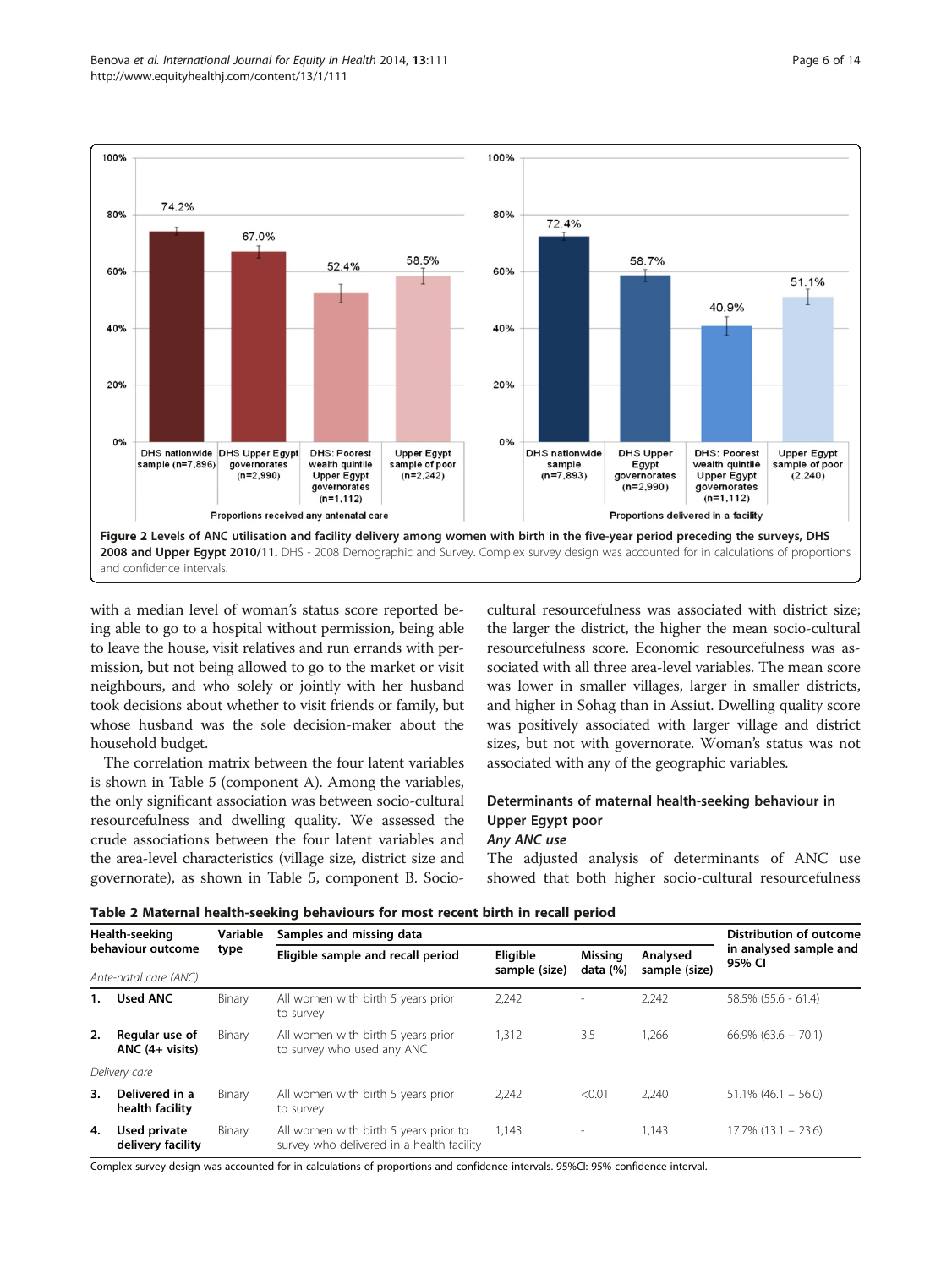<span id="page-6-0"></span>

and higher economic resourcefulness were associated with increased odds of having received any ANC (Table [6\)](#page-10-0). A one unit increase in socio-cultural resourcefulness was independently associated with a 16% increase in the odds of ANC (OR = 1.16, 95% CI 1.02-1.32) and a one unit increase in economic resourcefulness was associated with a 27% increase in the odds of ANC (OR = 1.27, 95% CI: 1.08- 1.49). Women's status or dwelling quality scores were not associated with receiving ANC. Women in the oldest age group (40 years and above) had significantly lower odds  $(OR = 0.64, 95\% \text{ CI: } 0.49 - 0.85)$  of receiving ANC compared to women in the reference group (35–39 years).

#### Regular ANC use

Women who reported receiving any ANC care comprised the sample for analysis of regular ANC use determinants. In adjusted analysis, socio-cultural resourcefulness was associated with the odds of receiving regular ANC. A

Table 3 Goodness of fit measures for four latent variables

| Latent variable                | CFI   | TLI   | <b>RMSEA</b> |
|--------------------------------|-------|-------|--------------|
| Socio-cultural resourcefulness | 0.986 | 0971  | 0.024        |
| Economic resourcefulness       | 0974  | 0.963 | 0.020        |
| Dwelling quality               | O 990 | 0.970 | 0.023        |
| Woman's status                 | 0995  | 0.992 | 0032         |

CFI: Comparative Fit Index. TLI: Tucker Lewis Index. RMSEA: Root Mean Square Error of Approximation.

one unit increase in socio-cultural resourcefulness was associated with 17% higher odds of regular use of ANC (OR = 1.17, 95% CI: 1.01-1.36). None of the remaining latent variables, demographic or geographic variables were associated with receiving regular ANC.

#### Facility delivery

Economic resourcefulness was associated with facility use for delivery care. The effect of a one unit increase in economic resourcefulness was associated with 19% lower odds of delivering in a facility (95% CI: 0.69-0.95). A one unit increase in socio-cultural resourcefulness was associated with a 14% increase in the odds of facility delivery (95% CI: 1.02-1.28). Dwelling quality or women's status were not associated with facility delivery. Women in the oldest age group had 45% higher odds (95% CI: 1.10-1.91) of delivering in a health facility compared to women in the reference group. Women living in households with fewer than five children were more likely than those living in households with 5–6 children to deliver in a health facility. Women who reported receiving ANC had nearly double the odds of delivering in a health facility.

#### Private delivery facility use

Among the sample of women who reported delivering in a facility, neither socio-cultural nor economic resourcefulness were associated with the use of private delivery facility. On the other hand, a one unit increase in dwelling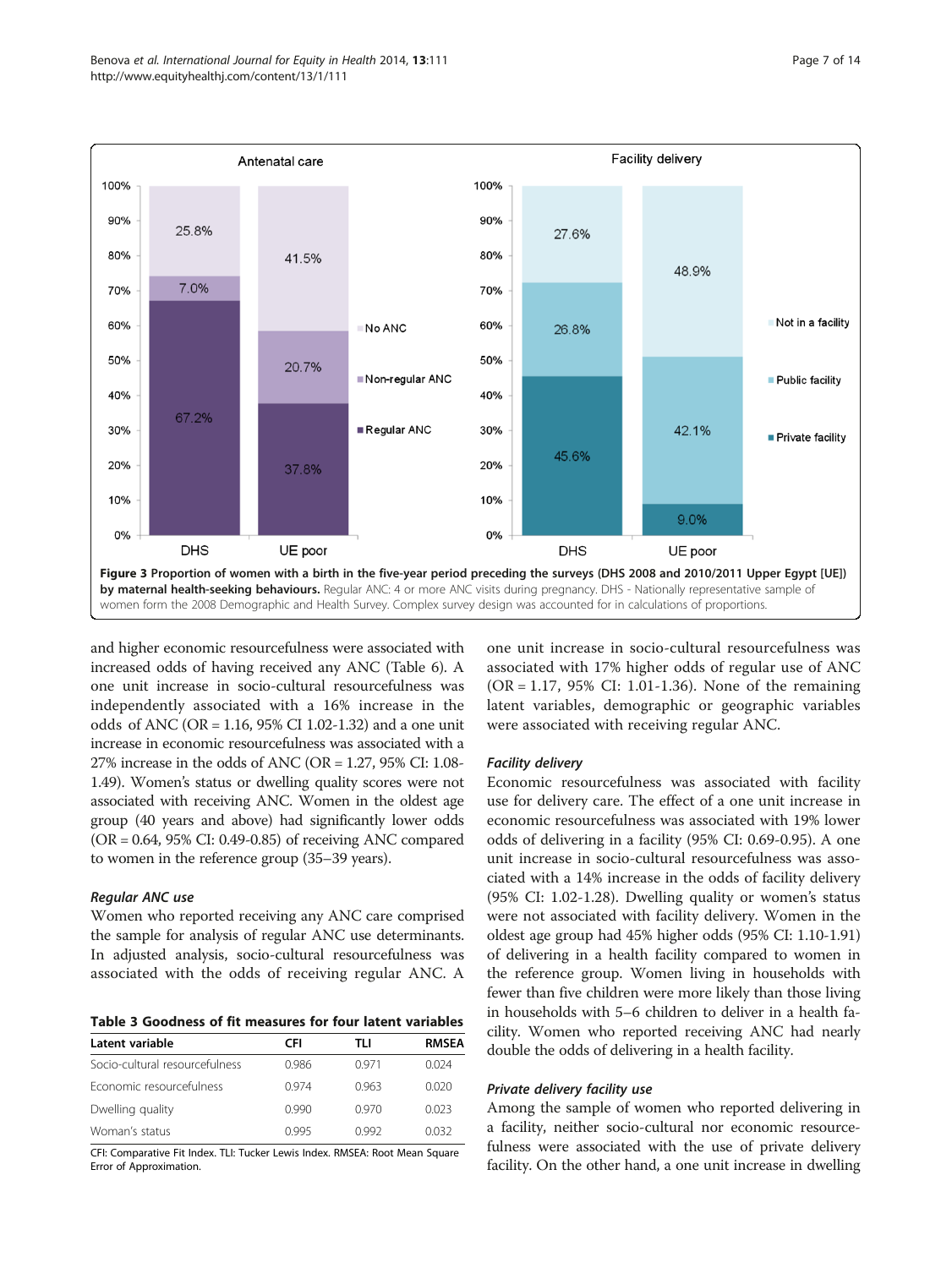| <b>Component variables</b>                                                     | <b>Distribution</b> | <b>Standardised factor loading (SE)</b> |
|--------------------------------------------------------------------------------|---------------------|-----------------------------------------|
| A. Socio-cultural resourcefulness                                              |                     |                                         |
| Woman: years of education                                                      |                     |                                         |
| Mean (95% CI)                                                                  | 2.50 (2.15-2.84)    | 0.706(0.035)                            |
| Woman: literacy                                                                |                     |                                         |
| Illiterate (column %)                                                          | 70.7                | 0.745(0.034)                            |
| Reads/writes with difficulty                                                   | 8.1                 |                                         |
| Reads/writes easily                                                            | 20.9                |                                         |
| Missing                                                                        | 0.3                 |                                         |
| Male head of household: years of education*                                    |                     |                                         |
| Mean (95% CI)                                                                  | 4.92 (4.55-5.29)    | 0.670(0.043)                            |
| Male head of household: occupational category*                                 |                     |                                         |
| Not in employment/no male head of household (column %)                         | 10.9                | 0.253(0.032)                            |
| Manual or Agricultural worker                                                  | 73.5                |                                         |
| Higher (Sales, Clerical, Professional)                                         | 15.6                |                                         |
| School enrolment of children 7-18 years old (binary)                           |                     |                                         |
| All children enrolled/No children 7-18 (%)                                     | 89.5                | 0.459(0.054)                            |
| Identity documents among members of household (binary)                         |                     |                                         |
| All members have identity documents (%)                                        | 68.8                | 0.208(0.043)                            |
| Percentage of adult household members (18 years+) that ever attended education |                     |                                         |
| Mean (95% CI)                                                                  | 49.8 (46.8-52.8)    | 0.902(0.037)                            |
| B. Economic resourcefulness (rural)                                            |                     |                                         |
| Household asset ownership (binary)                                             |                     |                                         |
| Refrigerator (%)                                                               | 40.2                | 0.368(0.046)                            |
| Dwelling is a house or apartment (%)                                           | 54.6                | 0.402(0.036)                            |
| Colour TV (%)                                                                  | 42.7                | 0.223(0.034)                            |
| Washing machine (%)                                                            | 67.2                | 0.238(0.063)                            |
| Access to means of agricultural production (binary)                            |                     |                                         |
| Own, co-own or rent land (%)                                                   | 13.1                | 0.780(0.036)                            |
| Own buffalo (%)                                                                | 10.2                | 0.670(0.046)                            |
| Own cows (%)                                                                   | 3.8                 | 0.650(0.060)                            |
| Own horse (%)                                                                  | 13.7                | 0.735(0.040)                            |
| Own goat or sheep (%)                                                          | 12.3                | 0.641(0.044)                            |
| Own poultry (%)                                                                | 50.2                | 0.521(0.030)                            |
| Household consumption (binary)                                                 |                     |                                         |
| Have access to ration card (%)                                                 | 56.5                | 0.405(0.049)                            |
| Youngest child of school age consumed fruit in last 24 hours (%)               | 15.3                | 0.236(0.049)                            |
| C. Dwelling quality                                                            |                     |                                         |
| Dwelling utilities (binary)                                                    |                     |                                         |
| Piped water connection (%)                                                     | 74.9                | 0.422(0.066)                            |
| Landline phone (%)                                                             | 5.9                 | 0.197(0.063)                            |
| Electricity from public network (%)                                            | 89.5                | 0.690(0.096)                            |

## <span id="page-7-0"></span>Table 4 Descriptive characteristics of component variables in latent variables, among sample of women who gave birth in 5 year preceding survey (n = 2,254)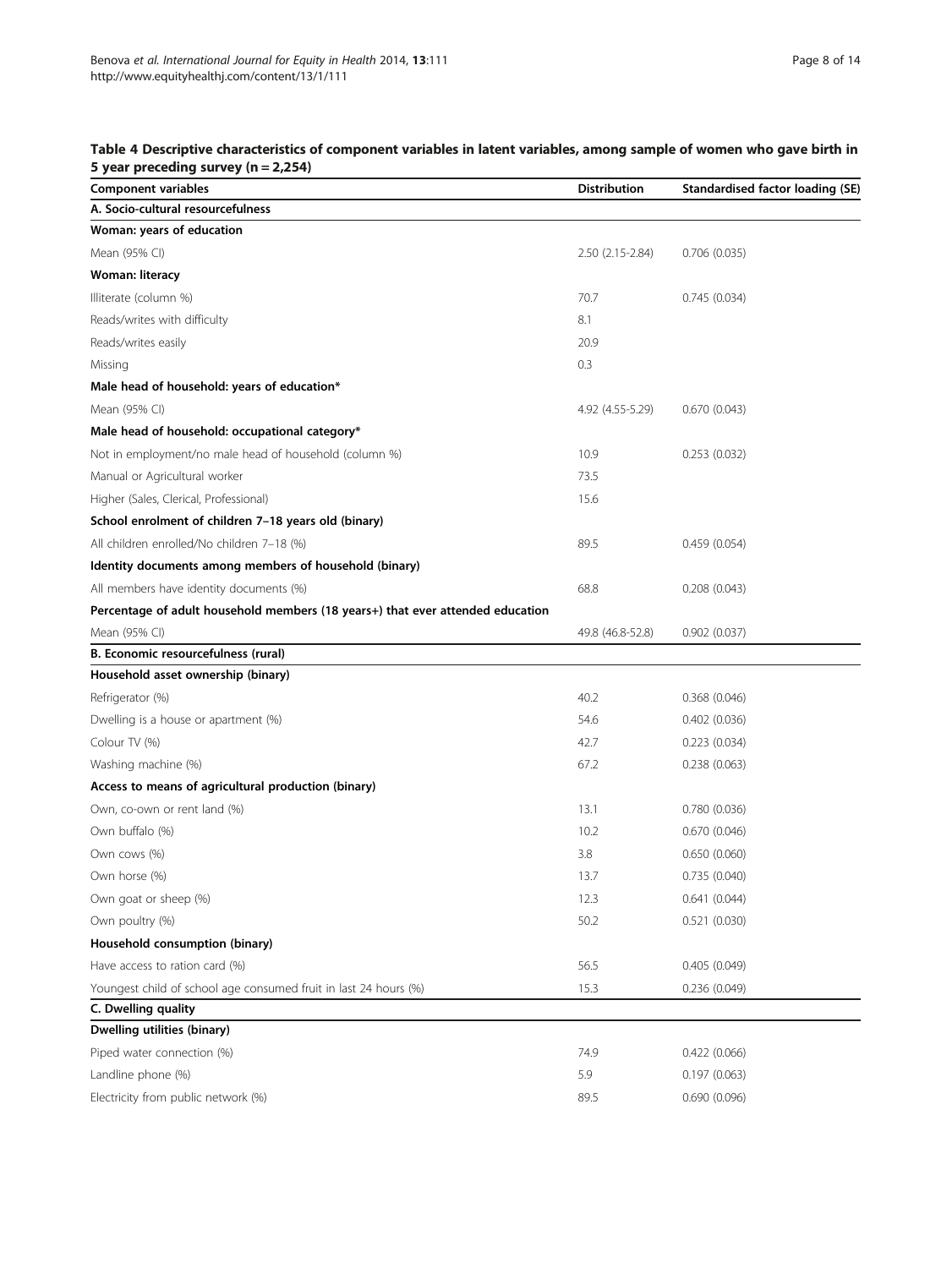| Construction materials (binary)                             |      |               |  |
|-------------------------------------------------------------|------|---------------|--|
| Floor from cement, tile or plastic (%)                      | 36.8 | 0.651(0.063)  |  |
| Ceiling from concrete or tile (%)                           | 41.6 | 0.711(0.073)  |  |
| Walls from red brick (%)                                    | 74.3 | 0.716 (0.084) |  |
| D. Mobility and decision-making of female head of household |      |               |  |
| Mobility: leave the house                                   |      |               |  |
| Not allowed (column %)                                      | 2.3  | 0.874(0.009)  |  |
| Allowed with permission                                     | 70.2 |               |  |
| Allowed with notice/without permission                      | 27.5 |               |  |
| Missing                                                     |      |               |  |
| Mobility: go to the market                                  |      |               |  |
| Not allowed (column %)                                      | 28.6 | 0.697(0.021)  |  |
| Allowed with permission                                     | 44.3 |               |  |
| Allowed with notice/without permission                      | 27.1 |               |  |
| Missing                                                     |      |               |  |
| Mobility: go to hospital                                    |      |               |  |
| Not allowed (column %)                                      | 1.4  | 0.865(0.011)  |  |
| Allowed with permission                                     | 69.2 |               |  |
| Allowed with notice/without permission                      | 29.4 |               |  |
| Missing                                                     |      |               |  |
| Mobility: visit relatives                                   |      |               |  |
| Not allowed (column %)                                      | 3.5  | 0.814(0.013)  |  |
| Allowed with permission                                     | 67.0 |               |  |
| Allowed with notice/without permission                      | 29.5 |               |  |
| Missing                                                     |      |               |  |
| Mobility: visit neighbours                                  |      |               |  |
| Not allowed (column %)                                      | 10.8 | 0.732(0.018)  |  |
| Allowed with permission                                     | 46.4 |               |  |
| Allowed with notice/without permission                      | 42.8 |               |  |
| Missing                                                     |      |               |  |
| Mobility: run an errand                                     |      |               |  |
| Not allowed (column %)                                      | 19.6 | 0.538 (0.028) |  |
| Allowed with permission                                     | 51.7 |               |  |
| Allowed with notice/without permission                      | 28.7 |               |  |
| Missing                                                     |      |               |  |
| Decision-making about household budget                      |      |               |  |
| Someone else (column %)                                     | 1.6  | 0.429(0.029)  |  |
| Male head of household solely                               | 51.9 |               |  |
| Female head of household or jointly                         | 46.3 |               |  |
| Missing                                                     | 0.2  |               |  |

## Table 4 Descriptive characteristics of component variables in latent variables, among sample of women who gave birth in 5 year preceding survey (n = 2,254) (Continued)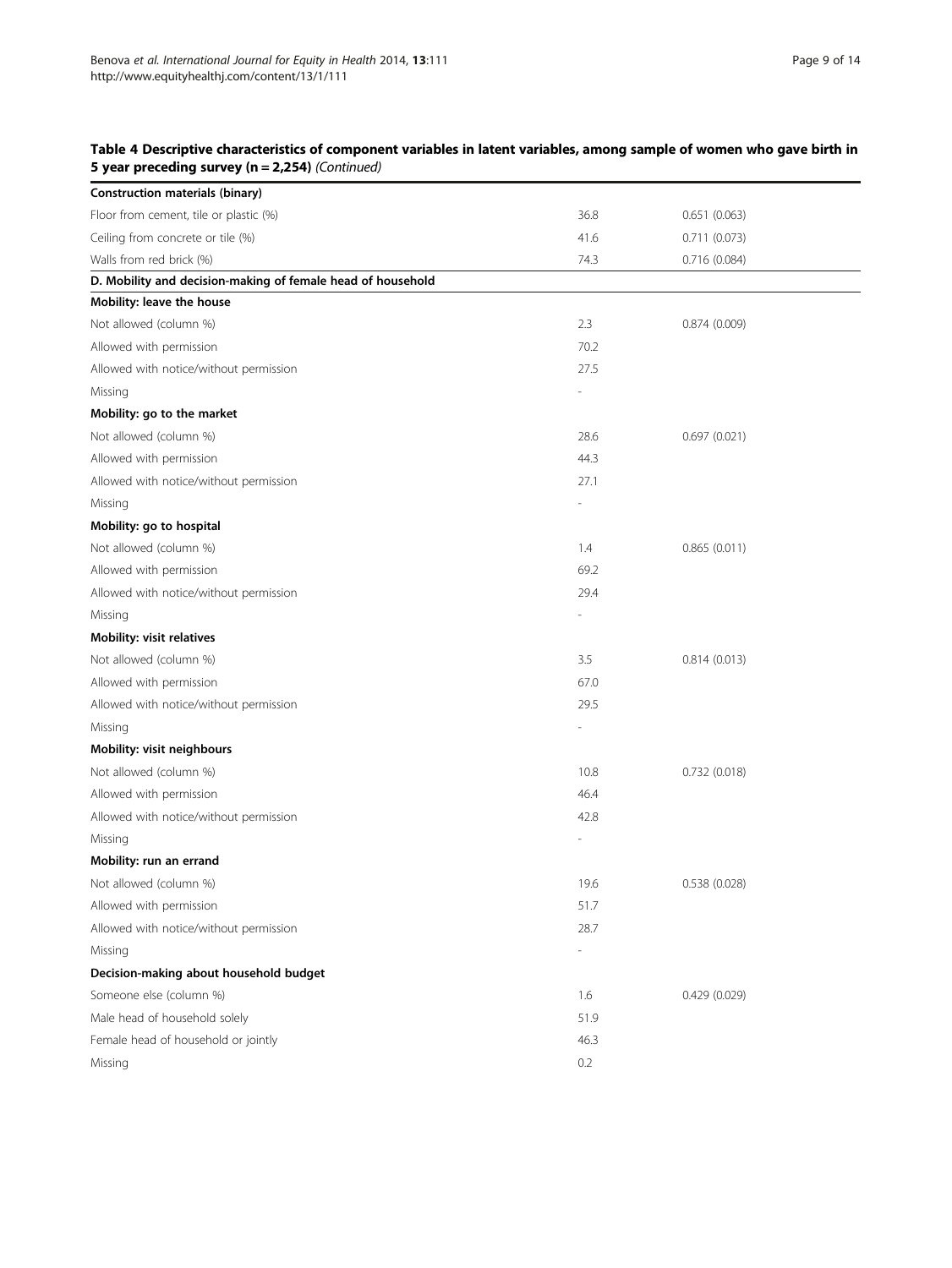| Decision-making about visiting friends or family |      |              |  |
|--------------------------------------------------|------|--------------|--|
| Someone else (column %)                          | 0.6  | 0.457(0.038) |  |
| Male head of household solely                    | 61.3 |              |  |
| Female head of household or jointly              | 37.8 |              |  |
| Missing                                          | 0.3  |              |  |

<span id="page-9-0"></span>Table 4 Descriptive characteristics of component variables in latent variables, among sample of women who gave birth in 5 year preceding survey (n = 2,254) (Continued)

\*87 households have no male head of household – values coded as missing.

No missing data.

95% CI: 95% confidence interval SE: Standard error svyset applied in calculation of distribution. No missing data.

quality score was associated with a 48% increase in the odds of private facility use (95% CI: 1.07-2.04). Women's status, age group or the number of children in household were not associated with private facility use. Residence in Sohag governorate was associated with a nearly two-fold increase in the odds of private delivery facility use compared to residence in Assiut. Lastly, women who received any ANC had 1.87 higher odds (95% CI: 1.16-3.01) of using private delivery facilities compared to women who did not.

In all four models, the inclusion of variables capturing size of the village and district of residence had no meaningful effects on the estimates of association between the four SEP variables and health-seeking behaviour outcomes, and were therefore no included in the final models.

#### **Discussion**

We found that the level of ANC and facility delivery utilisation in the poor Upper Egypt sample was lower than the national average, but higher than reported by the poorest DHS wealth quintile residing in the Upper Egypt region. The proportion of ANC users receiving regular ANC was lower among the Upper Egypt poor than in the nationally-representative sample. The proportion of women who used private delivery care among women who delivered in facilities was 63% in the national sample compared to less than one fifth among the Upper Egypt poor. In this paper, we conducted exploratory factor analysis of potential indicators and constructed four latent variables: socio-cultural resourcefulness, economic resourcefulness, dwelling quality and woman's status. We identified socio-cultural resourcefulness as capturing the

Table 5 Correlation coefficients between socio-economic position variables and p-values and crude associations between area-level and socio-economic position variables

|                                 |                                | Socio-cultural resourcefulness                                                     | <b>Economic resourcefulness</b> | <b>Dwelling quality</b> | <b>Woman's status</b> |
|---------------------------------|--------------------------------|------------------------------------------------------------------------------------|---------------------------------|-------------------------|-----------------------|
|                                 |                                | A. Correlation coefficients between socio-economic position variables and p-values |                                 |                         |                       |
|                                 | Socio-cultural resourcefulness | 1.0000                                                                             |                                 |                         |                       |
| <b>Economic resourcefulness</b> |                                | $-0.0068(0.749)$                                                                   | 1.0000                          |                         |                       |
| Dwelling quality                |                                | $0.1687$ (< $0.001$ )                                                              | 0.0084(0.691)                   | 1.0000                  |                       |
| Woman's status                  |                                | $-0.0299(0.157)$                                                                   | 0.0411(0.052)                   | 0.0028(0.896)           | 1.0000                |
|                                 |                                | B. Crude associations between area-level and socio-economic position variables     |                                 |                         |                       |
|                                 |                                | Mean (SE)                                                                          | Mean (SE)                       | Mean (SE)               | Mean (SE)             |
| Village size                    | Small (<6,500)                 | $-0.016(0.082)$                                                                    | $-0.058(0.078)$                 | $-0.105(0.062)$         | 0.085(0.096)          |
|                                 | Medium (6,500-14,499)          | $-0.048(0.078)$                                                                    | 0.165(0.047)                    | $-0.070(0.087)$         | $-0.063(0.075)$       |
|                                 | Large $(>14,500)$              | 0.033(0.084)                                                                       | 0.032(0.062)                    | 0.041(0.054)            | 0.037(0.048)          |
|                                 | p-value                        | 0.200                                                                              | < 0.001                         | < 0.001                 | 0.017                 |
| District size                   | Small (<249 K)                 | $-0.085(0.065)$                                                                    | 0.130(0.042)                    | $-0.080(0.078)$         | $-0.031(0.046)$       |
|                                 | Medium (250 K-349 K)           | $-0.028(0.093)$                                                                    | 0.122(0.061)                    | 0.031(0.048)            | 0.009(0.102)          |
|                                 | Large (>350 K)                 | 0.105(0.095)                                                                       | $-0.067(0.070)$                 | 0.003(0.077)            | 0.066(0.056)          |
|                                 | p-value                        | < 0.001                                                                            | < 0.001                         | 0.009                   | 0.096                 |
| Governorate                     | Assiut                         | 0.018(0.075)                                                                       | $-0.024(0.050)$                 | $-0.012(0.060)$         | 0.019(0.046)          |
|                                 | Sohag                          | $-0.033(0.063)$                                                                    | 0.185(0.045)                    | $-0.032(0.054)$         | 0.008(0.066)          |
|                                 | p-value                        | 0.216                                                                              | < 0.001                         | 0.564                   | 0.791                 |

SE – standard error. P-value of ANOVA.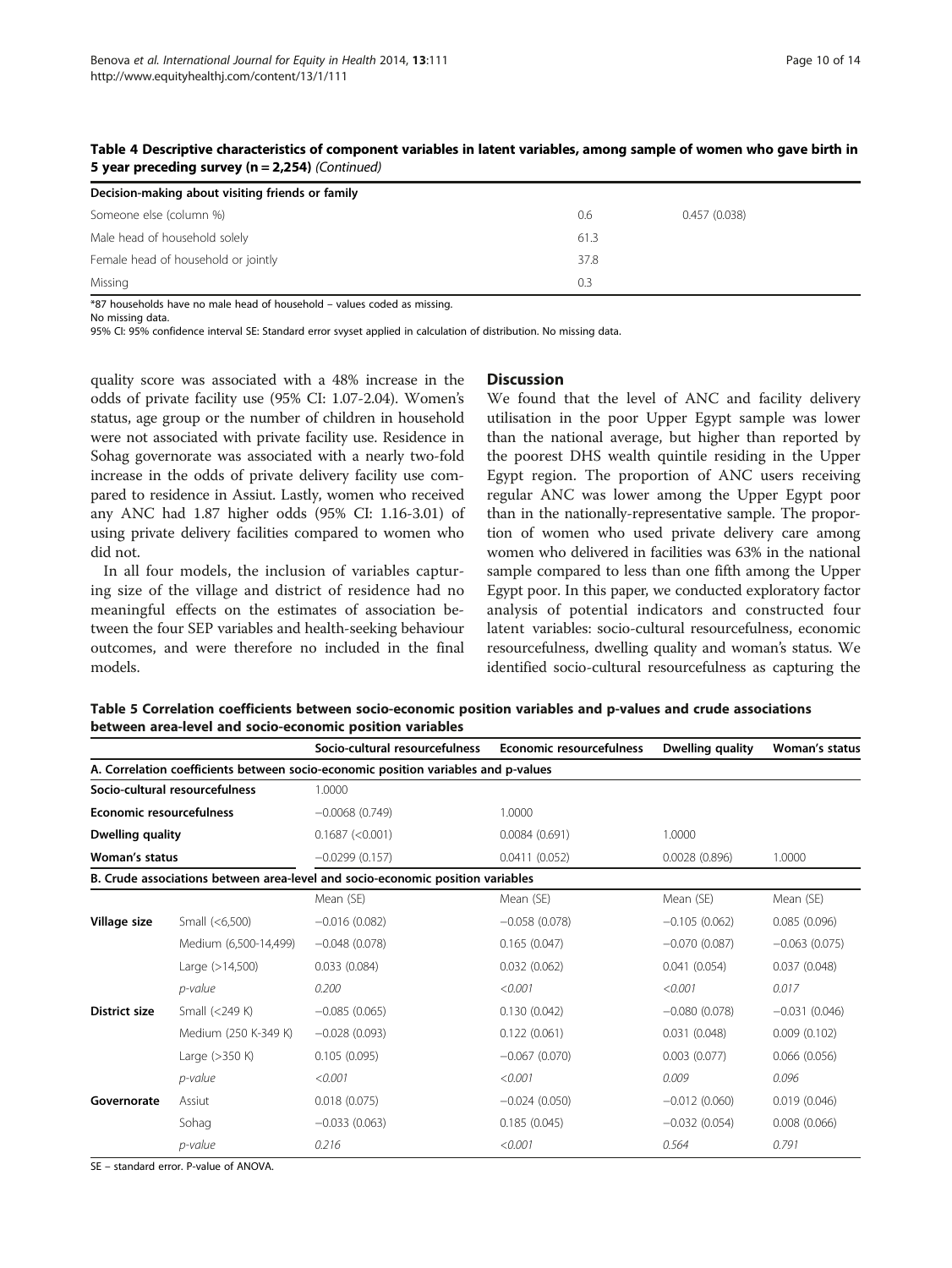| Variable                        | Any ANC                | <b>Regular ANC</b> |                     |         | <b>Facility delivery</b> |         | Private delivery care  |         |
|---------------------------------|------------------------|--------------------|---------------------|---------|--------------------------|---------|------------------------|---------|
| Sample size                     | 2,242                  |                    | 1,266               |         | 2,240                    |         | 1,143                  |         |
|                                 | OR (95% CI)            | p-value            | OR (95% CI)         | p-value | OR (95% CI)              | p-value | OR (95% CI)            | p-value |
| Socio-cultural resourcefulness* | $1.16(1.02 - 1.32)$    | 0.022              | $1.17(1.01 - 1.36)$ | 0.038   | 1.14 (1.02-1.28)         | 0.028   | $1.04(0.85 - 1.27)$    | 0.705   |
| Economic resourcefulness*       | 1.27 (1.08-1.49)       | 0.004              | $0.97(0.78-1.19)$   | 0.747   | $0.81$ $(0.69 - 0.95)$   | 0.009   | $0.91(0.66-1.25)$      | 0.538   |
| Dwelling quality*               | $1.10(0.96 - 1.26)$    | 0.159              | $0.95(0.80-1.12)$   | 0.512   | $1.08(0.93-1.26)$        | 0.291   | 1.48 (1.07-2.04)       | 0.019   |
| Woman's status*                 | $0.92$ $(0.80 - 1.06)$ | 0.228              | $0.97(0.80-1.16)$   | 0.707   | $1.07(0.93-1.23)$        | 0.314   | $0.98(0.76-1.26)$      | 0.852   |
| Woman's age group               |                        |                    |                     |         |                          |         |                        |         |
| 18-24                           | 1.48 (0.87-2.40)       | 0.147              | $0.70(0.31 - 1.59)$ | 0.387   | $0.87(0.46-1.62)$        | 0.649   | 1.39 (0.49-3.95)       | 0.526   |
| $25 - 29$                       | $0.91(0.69-1.20)$      | 0.500              | $0.83(0.49-1.43)$   | 0.507   | $1.05(0.82 - 1.36)$      | 0.676   | $0.52$ (0.25-1.09)     | 0.081   |
| 30-34                           | $1.10(0.82 - 1.48)$    | 0.503              | $0.90(0.59-1.37)$   | 0.619   | $0.90(0.67-1.22)$        | 0.516   | 1.23 (0.77-1.94)       | 0.380   |
| 35-39                           | $1$ (ref)              |                    | $1$ (ref)           |         | $1$ (ref)                |         | $1$ (ref)              |         |
| 40 and above                    | $0.64(0.49 - 0.85)$    | 0.002              | $0.89(0.55 - 1.44)$ | 0.639   | $1.45(1.10-1.91)$        | 0.009   | $0.76$ $(0.44 - 1.29)$ | 0.300   |
| Number of children              |                        |                    |                     |         |                          |         |                        |         |
| $1 - 2$                         | 1.62 (0.93-2.84)       | 0.089              | $1.10(0.55 - 2.22)$ | 0.784   | 2.07 (1.36-3.14)         | 0.001   | $0.80(0.32 - 2.02)$    | 0.628   |
| $3 - 4$                         | $0.99(0.79-1.26)$      | 0.953              | $0.79(0.57-1.10)$   | 0.156   | $1.40(1.12-1.74)$        | 0.003   | 1.20 (0.73-1.97)       | 0.456   |
| $5 - 6$                         | $1$ (ref)              |                    | $1$ (ref)           |         | $1$ (ref)                |         | $1$ (ref)              |         |
| 7 or more                       | $0.79(0.56 - 1.11)$    | 0.167              | $0.87(0.54-1.40)$   | 0.553   | $1.06(0.74-1.51)$        | 0.751   | $1.06(0.63-1.78)$      | 0.836   |
| Governorate                     |                        |                    |                     |         |                          |         |                        |         |
| Assiut                          | $1$ (ref)              |                    | $1$ (ref)           |         | $1$ (ref)                |         | $1$ (ref)              |         |
| Sohag                           | $0.78(0.60-1.01)$      | 0.059              | $1.08(0.80-1.46)$   | 0.589   | $0.78(0.53 - 1.15)$      | 0.206   | 1.91 (0.97-3.74)       | 0.060   |
| Received any ANC                |                        |                    |                     |         |                          |         |                        |         |
| No                              |                        |                    |                     |         | $1$ (ref)                |         | $1$ (ref)              |         |
| Yes                             |                        |                    |                     |         | 1.96 (1.57-2.45)         | < 0.001 | 1.87 (1.16-3.01)       | 0.011   |

<span id="page-10-0"></span>Table 6 Multivariate analysis of determinants of maternal health-seeking behaviours among women in Upper Egypt households living below the poverty line

\*Continuous variables; odds ratio associated with one unit increase in score. p-value of Wald test. OR: Odds ratio. 95% CI: 95% confidence interval.

socio-cultural capital of the woman whose maternal health-seeking behaviour as well as additional characteristics of the household. Economic resourcefulness reflected the unobserved construct of accumulated resources available to rural households [[31,32](#page-13-0)]. Together, they described the individual and household-level factors that are hypothesised to be associated with the process of choice related to pregnancy and delivery care [[33\]](#page-13-0).

The character of ANC is largely preventive and conducted on an outpatient/clinic basis, while facility delivery care is inpatient, intensive and potentially invasive. Differences in perceptions of the need for ANC and facility delivery may help explain the fact that whereas increasing economic resourcefulness was associated with higher odds of receiving ANC, it was associated with lower odds of facility delivery. Socio-cultural resourcefulness was positively associated with receiving any ANC, regular ANC and facility delivery, whereas it was not associated with private delivery care. Women with higher dwelling quality scores were more likely to deliver in a private facility, possibly capturing the more urbanised character of locations that are attractive to private health

providers and greater availability of such services. Woman's status was not independently associated with any of the four health-seeking behaviours. The importance of exposure to health services and pregnancy information is exemplified in the strong association between receiving ANC and the odds of facility delivery. However, the content and quality of the interaction between the pregnant woman and the health professional and resulting expectations from health providers needs to be better understood in light of our finding that receipt of any ANC also predicted private delivery care.

## Strengths and limitations Study type and participants

This study was conducted on a sample of poor households residing in Upper Egypt which applied to a conditional cash transfer program and fulfilled its eligibility criteria. Therefore, the levels of maternal health-seeking cannot be interpreted as being representative of all Assiut and Sohag households living below the poverty line, as the sample was unlikely to have captured the most marginalised and vulnerable poor households. However, the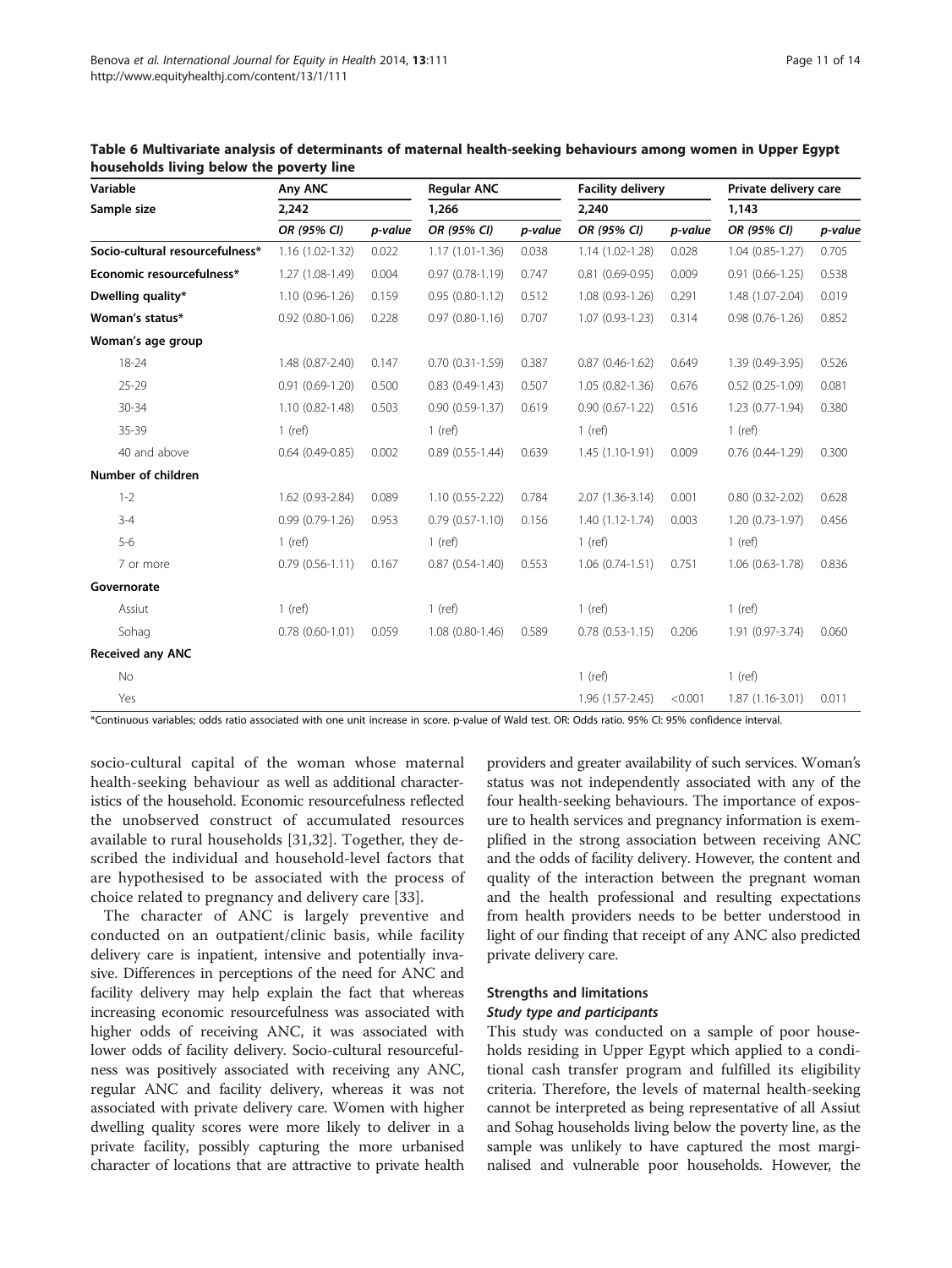households captured in this dataset are potentially the type of households that would be more likely to participate in programmes designed to improve coverage of essential care, for example those related to maternal and child health. Data was collected in a cross-sectional survey conducted in 2010/11 with a high overall response rate of 97.1%. To capture the most up-to-date patterns of healthseeking behaviour, we analysed the circumstances surrounding the most recent birth in the five-year recall period. However, this analysis faced several limitations. The cross-sectional and observational design of this study limited our ability to assess causal relationships between SEP and health-seeking behaviours.

#### Measurement of exposures

The four latent SEP measures constructed and used in this study relied on observed self-reported variables, which are easy to collect and process but may present some risk of reporting bias due to the particular context of data collection. The dataset used contained low proportions of missing data in the component variables of each SEP measure.

#### Measurement of outcomes

All measures of health-seeking behaviour analysed in this study were self-reported. Whereas we expect the report of the occurrence of a live birth in the recall period to be reliable, the health-seeking behaviour variables may be impacted by measurement error and recall bias.

## Statistical model

The main strength of this study stems from the inclusion of both socio-cultural and economic measures in the model predicting their association with various dimensions of maternal health-seeking behaviour. While we attempted to identify and include all potential confounders, the presence and extent of unmeasured confounding cannot be completely ruled out. There are several potential sources of unmeasured confounding. Data on women's parity was not collected. Our analysis of the 2008 DHS showed that age group is strongly associated with parity among women living in Upper Egypt [[34](#page-13-0)]. As proxies for parity, we used woman's age group and number of children living in her household. Potentially, the number of children, in addition to being strongly correlated with parity, also captured the extent of the woman's ability to be absent for the duration of receiving care. Information on the existence of pregnancy complications, which had previously been shown to be positively associated with maternal care utilisation, was not collected and thus could not be used in the adjusted analysis.

#### Consideration of health services availability and quality

Village size, district size and governorate variables were considered for inclusion in the analysis as potential confounders because they are associated with the extent of urbanisation (components in both economic resourcefulness and dwelling quality). For instance, districts with larger populations might have a higher number and higher level of health facilities compared to smaller districts, potentially reducing the direct and indirect costs of obtaining maternal care. We were unable to access more detailed data on health facilities (location, level, public or private ownership) in order to describe these potential of association more precisely. Moreover, information about the existence of health facilities does not necessary mean that such facilities are functioning and providing health services. Localised information on quality and reliability of health services in Egypt was not available.

## Conclusion

Socio-economically structured inequities in health coverage play a significant role in gaps in maternal health coverage, globally and in Egypt [\[35-38](#page-13-0)]. Further improvements in maternal health indicators are therefore highly dependent on increasing coverage among the poorest and most disadvantaged segments of society [[39](#page-13-0)-[41](#page-13-0)]. In this paper, we found that the construction of socio-economic position measures among households living below the poverty line necessitated the use of indicators capturing resourcefulness. The resulting latent variables of sociocultural and economic resourcefulness were useful predictors of receiving ANC and delivery care, although effect sizes were modest. However, in order to better understand characteristics of maternal care (i.e., regularity of ANC and choice of provider for delivery care), multidisciplinary research is needed to explore issues surrounding availability, accessibility and quality of maternal health services, as well as cultural attitudes.

Analysis of social and economic determinants of health behaviours and health outcomes has progressed from a limited descriptive approach to focusing on identifying determinants which may be amenable to intervention. The latter approach is needed especially in contexts with a substantial proportion of the population living in poverty, such as Egypt, in order to design targeted and effective interventions to improve health status. Programmes designed to narrow the gap in reproductive and maternal care utilisation have been implemented in many countries. These include, for example, voucher schemes and monetary rewards for utilisation of pregnancy and delivery care [[42](#page-13-0)-[44\]](#page-13-0), removal of user fees [[45,46\]](#page-13-0), creation of community or micro health insurance [\[47,48](#page-13-0)], women's groups [[49](#page-13-0),[50](#page-13-0)], conditional cash transfers [\[51-53](#page-13-0)], birth preparedness planning [\[54\]](#page-13-0), provider social franchising [\[55,56](#page-13-0)], mobile banking and savings schemes [[57\]](#page-13-0), and private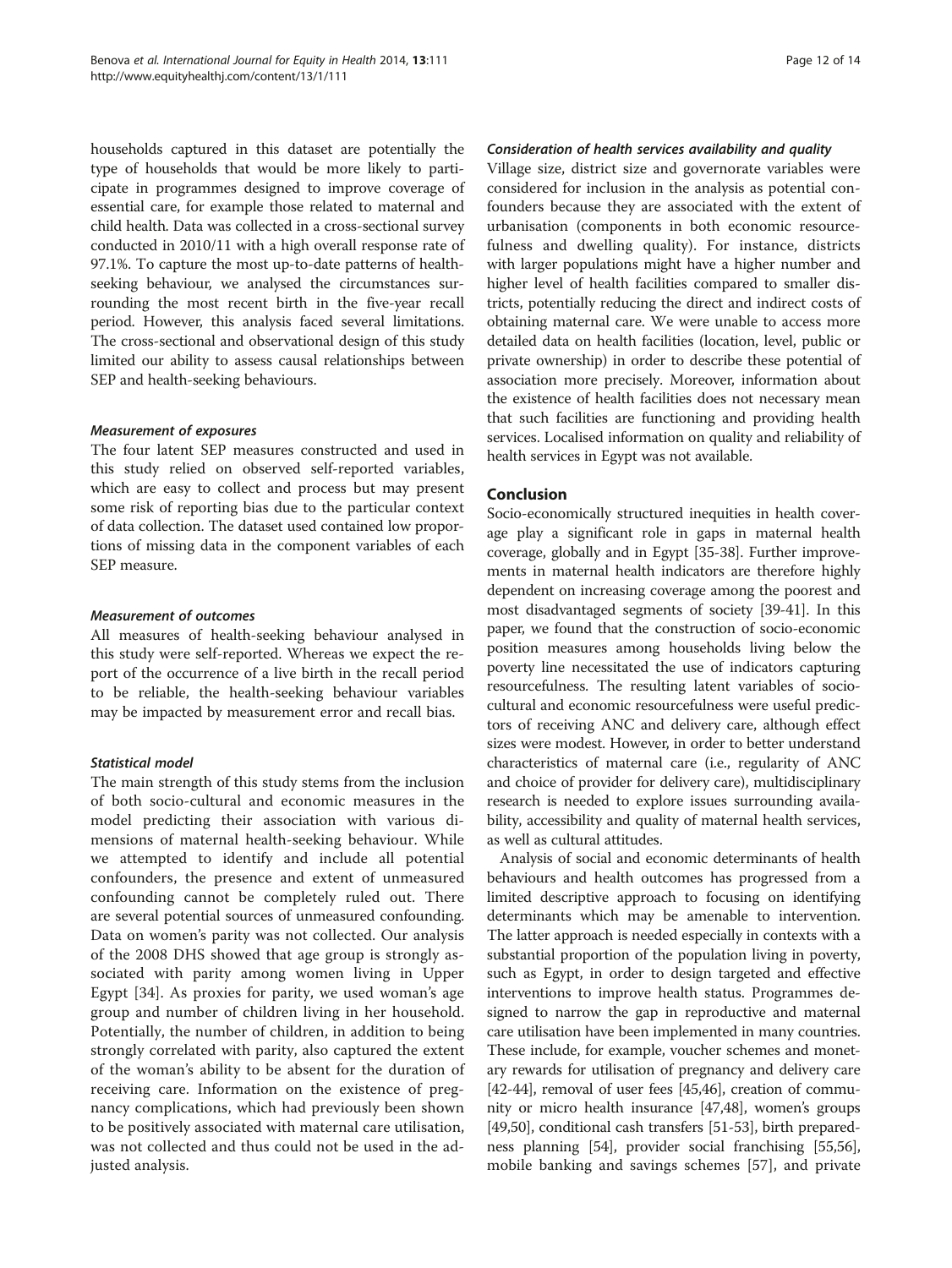<span id="page-12-0"></span>provider reimbursement [[58\]](#page-13-0). While these interventions may target or affect both the demand for and the supply and quality of maternal health services, their results thus far have been equivocal [[59](#page-13-0)].

In light of the state of research in this field, our analysis opens another avenue for reflection. We attempted to enhance the understanding of the individual and household circumstances which enable women from poor households to seek maternal care. With the use of expanded understanding of individual and household-level SEP in rural areas, we showed that socio-economic circumstances are important predictors of maternal health-seeking behaviour alongside other known factors such as age and geographic location. We also found that women's status, encompassing mobility and decision-making, appeared to matter less in these processes than socio-cultural and economic resources. This is perhaps because motherhood is a more 'traditional' empowerment resource that is governed by different cultural rules and norms than those that indicate development markers of women's autonomy or empowerment. However, we must approach analysis of health-seeking behaviour as a set of discreet dimensions – for example, by separating the use of any ANC from the use of timely and regular ANC. The interventions that can potentially increase the proportion of women accessing any ANC may be different from those encouraging early and regular ANC among ANC users. In this regard, our analysis of the 2008 DHS showed that other considerations, such as preference for private care, may be driving expenditures on care that among the poor could reach catastrophic proportions [\[34](#page-13-0)]. We believe that future research may be able to build on our findings by approaching poor households in a more nuanced perspective.

#### Competing interests

The authors declare that they have no competing interests.

#### Authors' contributions

LB conceptualised the study. HS and LB worked on the design and data collection for the cross-sectional study, and cleaning the resulting dataset. LB conducted the analysis and prepared the first draft of the manuscript. All authors contributed to the interpretation of the data and the preparation of the final manuscript. All authors read and approved the final manuscript.

#### Acknowledgements

The data analysed in this study was collected by the Social Research Center at the American University in Cairo with funding from UNDP Egypt and UNICEF Egypt. The authors would like to acknowledge the work of Mr. Mohammad Hassan and Ms. Heba Gowayed on the Upper Egypt survey. This analysis was supported by the Economic and Social Research Council (ESRC) Studentship grant award (ES/I903224/1). The funding sources had no role in the design, collection, analysis, interpretation of data; in the writing of the manuscript; or in the decision to submit the manuscript for publication.

#### Author details

<sup>1</sup>Faculty of Epidemiology and Population Health, London School of Hygiene and Tropical Medicine, Keppel Street, London WC1E 7HT, UK. <sup>2</sup>Social Research Center, American University in Cairo, Cairo, Egypt. <sup>3</sup>Centre for Longitudinal Studies, Institute of Education, London WC1H 0AL, UK.

Received: 18 July 2014 Accepted: 3 November 2014 Published online: 25 November 2014

#### References

- Countdown to 2015: Building a Future for women and children the 2012 Report (Egypt). [http://www.countdown2015mnch.org/documents/](http://www.countdown2015mnch.org/documents/2012Report/2012/2012_Egypt.pdf) [2012Report/2012/2012\\_Egypt.pdf.](http://www.countdown2015mnch.org/documents/2012Report/2012/2012_Egypt.pdf)
- El-Zanaty F, Way A: Egypt Demographic and Health Survey 2008. Cairo, Egypt: Ministry of Health, El-Zanaty and Associates, and Macro International; 2009.
- 3. Rashad A: Catastrophic health expenditure and poverty in Egypt: an analysis of household survey data, MA thesis. American University in Cairo, School of Business; 2012.
- 4. Marmot M: Social determinants of health inequalities. Lancet 2005, 365:1099–1104.
- Marmot M, Bobak M, Davey Smith G: Explanations for social inequalities in health. In Society and Health. Edited by Amick BC, Levine S, Tarlov A, Walsh DC. Oxford: Oxford University Press; 1995:172–210.
- 6. Palloni A, Milesi C, White R, Turner A: Early childhood health, reproduction of economic inequalities and the persistence of health and mortality differentials. Soc Sci Med 2009, 68:1574–1582.
- 7. Adda J, Chandola T, Marmot M: Socio-Economic Status and Health: Causality and Pathways. J Econometrics 2002, 112:57–63.
- 8. Stowasser T, Heiss F, McFadden D, Winter J: "Health, wealthy and wise?" Revisited: An analysis of the causal pathways from socio-economic status to health, Volume Working Paper 17273. Cambridge, MA: National Bureau of Economic Research; 2011.
- 9. Benova L, Campbell O, Ploubidis G: Socio-Economic Gradients in Maternal and Child Health-Seeking Behaviours in Egypt: Systematic Literature Review and Evidence Synthesis. PLoS One 2014, 9:e93032.
- 10. Central Agency for Public Mobilisation and Statistics: The most important results of Income, Expenditure and Consumption Survey 2012/2013. Cairo, Egypt: CAPMAS; 2013.
- 11. Hausmann-Muela S, Ribera J, Nyamongo I: Health-seeking behavior and the health system response. Washington, DC: Disease Control Priorities Project, Population Reference Bureau; 2003.
- 12. Kabeer N: Resources, Agency, Achievements: Reflections on the measurement of women's empowerment. Dev Change 1999, 30:435–464.
- 13. Sholkamy H: Power, Politics and Development in the Arab Context: Or how can rearing chicks change patriarchy? Development 2010, 53:254–258.
- 14. Kandiyoti D: Bargaining with Patriarchy. Gender Soc 1988, 2:274-290.
- 15. Hoodfar H: Between Marriage and the Market: Intimate Politics and Survival in Cairo. Berkeley, CA: Universtiy of California Press; 1997.
- 16. Nussbaum M: Capabilities as fundamental entitlements: Sen and Social justice. Feminist Econ 2003, 9:33-59.
- 17. Sen A: Development as Freedom. Oxford: Oxford University Press; 1999.
- 18. Randall S, Coast E, Leone T: Cultural constructions of the concept of household in sample surveys. Popul Stud 2011, 65:217–229.
- 19. Agarwal B: "Bargaining" and Gender Relations: Within and Beyond the Household. Feminist Econ 1997, 3:1-51.
- 20. Chant S: The 'Feminisation of Poverty' and the 'Feminisation' of Anti-Poverty Programmes: Room for Revision? J Develop Stud 2008, 44:165–197.
- 21. Roushdy R: Intrahousehold Resource Allocation in Egypt: Does Women's Empowerment Lead to Greater Investments in Children? Cairo, Egypt: Population Council, West Asia and North Africa Region; 2004.
- 22. Lagarde M, Haines A, Palmer N: Conditional Cash Transfers for Improving Uptake of Health Interventions in Low- and Middle-Income Countries. JAMA 2007, 298:1900–1910.
- 23. Medeiros M, Britto T, Veras Soares F: Targeted Cash Transfer Programmes in Brazil: BPC and The Bolsa Familia. Brasilia, Brazil: International Poverty Centre, United Nations Development Programme; 2008.
- 24. Simkhada B, Teijlingen ER, Porter M, Simkhada P: Factors affecting the utilization of antenatal care in developing countries: systematic review of the literature. J Adv Nurs 2008, 61:244-260.
- 25. Gabrysch S, Campbell OM: Still too far to walk: literature review of the determinants of delivery service use. BMC Pregnancy Childbirth 2009, 9:34.
- 26. Gowayed H, Benova L: This is all Koosa: Health-seeking for children in a Cairo slum: Balancing need, money and mistrust. 2009. [http://www.inter](http://www.inter-disciplinary.net/wp-content/uploads/2009/06/gowayed_and_benova_hid2009_draft_may_29.pdf)[disciplinary.net/wp-content/uploads/2009/06/gowayed\\_and\\_benova\\_](http://www.inter-disciplinary.net/wp-content/uploads/2009/06/gowayed_and_benova_hid2009_draft_may_29.pdf) [hid2009\\_draft\\_may\\_29.pdf.](http://www.inter-disciplinary.net/wp-content/uploads/2009/06/gowayed_and_benova_hid2009_draft_may_29.pdf) Accessed January 13, 2014.